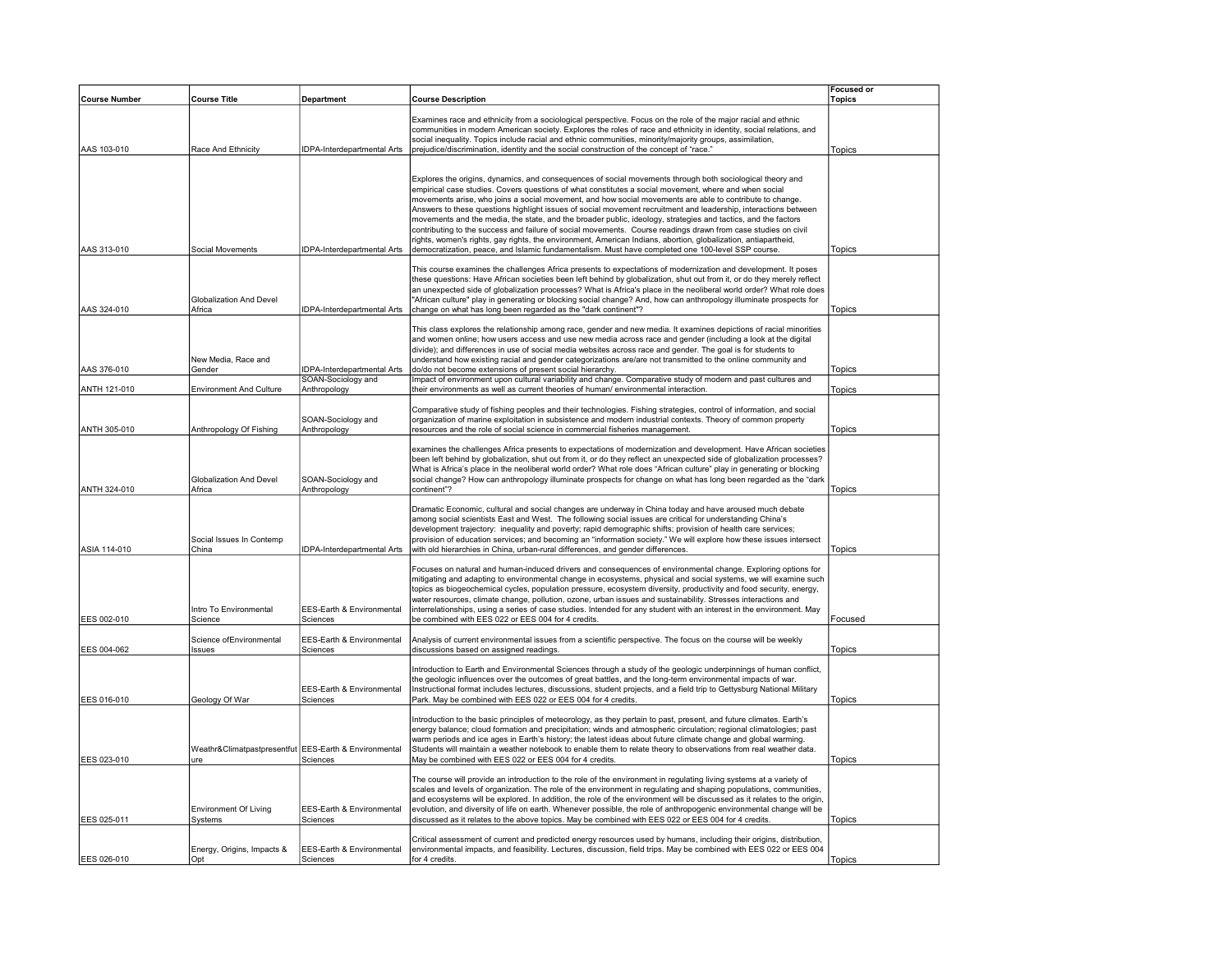|                      |                                   |                                             |                                                                                                                                                                                                                                                                                                                                                                                                                                                                                                                                                                                                                                                                                                                                                                                                                                                                                                                                                                                                                                                                                                                                                                                                                                                                                                                            | <b>Focused or</b> |
|----------------------|-----------------------------------|---------------------------------------------|----------------------------------------------------------------------------------------------------------------------------------------------------------------------------------------------------------------------------------------------------------------------------------------------------------------------------------------------------------------------------------------------------------------------------------------------------------------------------------------------------------------------------------------------------------------------------------------------------------------------------------------------------------------------------------------------------------------------------------------------------------------------------------------------------------------------------------------------------------------------------------------------------------------------------------------------------------------------------------------------------------------------------------------------------------------------------------------------------------------------------------------------------------------------------------------------------------------------------------------------------------------------------------------------------------------------------|-------------------|
| <b>Course Number</b> | <b>Course Title</b>               | <b>Department</b>                           | <b>Course Description</b>                                                                                                                                                                                                                                                                                                                                                                                                                                                                                                                                                                                                                                                                                                                                                                                                                                                                                                                                                                                                                                                                                                                                                                                                                                                                                                  | <b>Topics</b>     |
| EES 027-010          | Natural Hazards.<br>Impact/Conseq | EES-Earth & Environmental<br>Sciences       | Earthquakes, volcanoes, tsunamis, floods, and hurricanes are a natural part of the Earth and our environment.<br>These events have violent consequences for our lives and significant economic implications. This course examines<br>the causes, predictability, and risk mitigation for these events. We will also consider how natural disasters are<br>represented by popular media and whether this helps or hurts public understanding of our dynamic planet and our<br>relationship to it. May be combined with EES 022 or EES 004 for 4 credits.                                                                                                                                                                                                                                                                                                                                                                                                                                                                                                                                                                                                                                                                                                                                                                    | <b>Topics</b>     |
| EES 028-010          | Conservation and<br>Biodiversity  | EES-Earth & Environmental<br>Sciences       | An introduction to the science of conservation biology. We examine the evolution of biodiversity on earth, spatial<br>patterns of biodiversity, the impact of human activities on biodiversity, and assess strategies for the management<br>and conservation of biodiversity. Students gain the scientific literacy necessary to make informed decisions about<br>topics such as wilderness preservation, species conservation, and land use. May be combined with EES 022 or<br>EES 004 for 4 credits.                                                                                                                                                                                                                                                                                                                                                                                                                                                                                                                                                                                                                                                                                                                                                                                                                    | Focused           |
| EES 100-010          | Earth Systems Science             | EES-Earth & Environmental<br>Sciences       | Examination of the Earth as an integrated system. Study of interactions and feedbacks between key components<br>such as the atmosphere, biosphere, geosphere, and hydrosphere to permit better understanding of the behavior of<br>the system as a whole. Response of the Earth system to human perturbations such as land use and emissions are<br>explored in the context of predictions of future environmental conditions and their projected impacts back on human<br>systems. Lectures, class discussions, and lab.                                                                                                                                                                                                                                                                                                                                                                                                                                                                                                                                                                                                                                                                                                                                                                                                  | <b>Topics</b>     |
| EES 152-110          | Ecology                           | EES-Earth & Environmental<br>Sciences       | Basic principles and applications of ecological interrelationships. Examination of ecological phenomena at the<br>individual, population, community, and ecosystem levels. Impact of human activities on global ecosystems.                                                                                                                                                                                                                                                                                                                                                                                                                                                                                                                                                                                                                                                                                                                                                                                                                                                                                                                                                                                                                                                                                                | <b>Topics</b>     |
| EES 200-010          | Earth History                     | EES-Earth & Environmental<br>Sciences       | Review of the coevolution of Earth, life, climate, and the environment, and introduction to the records used to<br>constrain this history. The course addresses environmental changes at both geologic and human time spans.<br>Includes laboratory exercises and field trips.                                                                                                                                                                                                                                                                                                                                                                                                                                                                                                                                                                                                                                                                                                                                                                                                                                                                                                                                                                                                                                             | <b>Topics</b>     |
| EES 250-110          | <b>Terrestrial Ecosystems</b>     | EES-Earth & Environmental<br>Sciences       | Ecosystem ecology in the context of the Earth system; discussion of mechanisms by which terrestrial ecosystems<br>function, including the flow of water and energy and the cycling of carbon and nutrients; characterization of temporal<br>and spatial patterns in ecosystem processes and their sensitivity to environmental and biotic changes; integration o<br>global scale effects of these processes. Includes lectures, field trips and laboratories.                                                                                                                                                                                                                                                                                                                                                                                                                                                                                                                                                                                                                                                                                                                                                                                                                                                              | Topics            |
| EES 379-010          | <b>Environmental Case Studies</b> | EES-Earth & Environmental<br>Sciences       | Case studies will be used to explore the impact of politics, economics, society, technology, and ethics on<br>environmental projects and preferences. Environmental issues in both affluent and developing countries.<br>Multidisciplinary student teams investigate site characterization; environmental remediation design; environmental<br>policy; and political, financial, social, and ethical implications of environmental projects.                                                                                                                                                                                                                                                                                                                                                                                                                                                                                                                                                                                                                                                                                                                                                                                                                                                                               | <b>Topics</b>     |
| ENTP 307-010         | Int'L Social Entrepreneurship     | <b>IDPC-Interdepartmental</b><br>Collegiate | International social entrepreneurship aims to change the world through innovation in solving social problems. Focus<br>on the nexus between social entrepreneurship and development practice, especially in relation to NGOs. Emphasis<br>on acquiring the tools and conceptual framework to launch a new social venture through real world hands-on field<br>work and team-oriented learning by doing. Exposure to best practices in field methods with respect to development<br>projects, to how to affect meaningful social change in poor countries, to generate and evaluate innovative ideas for<br>poverty reduction, to develop those ideas into concrete on-the-ground start-up plans, and to take initial steps to<br>implement them. It is recommended, but not required, that students have some previous experience with<br>development or entrepreneurship, such as through enrollment in ENTP 101 or IR 322 or Eco 303 or CEE 205.                                                                                                                                                                                                                                                                                                                                                                         | <b>Topics</b>     |
| ES 001-010           | Intro To Environmental<br>Studies | <b>IDPA-Interdepartmental Arts</b>          | Gateway to the field of Environmental Studies, the course surveys central issues and themes confronting humanity<br>in the natural world on a national and global basis. Topics include humankind's role in environmental change;<br>society's response to the dynamism of nature; cultural evaluations of nature; population dynamics; resource<br>availability and pollution sinks; land use patterns; sustainability and consumerism; environmental justice and ethics;<br>policy and planning. This course fulfills a social science credit requirement. Please select ES 002 to fulfill the<br>natural science requirement.                                                                                                                                                                                                                                                                                                                                                                                                                                                                                                                                                                                                                                                                                           | Focused           |
|                      |                                   |                                             | The Lehigh Earth Observatory (LEO) is a distributed, multidisciplinary program that focuses study on the<br>environment with a particular emphasis on understanding the science of environmental systems and the relationship<br>between these systems and society. LEO has a focus on environmental systems, drawing students from a variety of<br>disciplines including policy, management, economics, journalism, business, art, and philosophy in addition to<br>science and engineering. Field projects contribute to an overall theme of postindustrial land use and development<br>as it impacts the natural environment of the Lehigh Valley, and may include long-term monitoring programs, or<br>individually designed projects that contribute to the overall mission that includes science, engineering, policy,<br>communications, ethics, social dynamics, and other environmentally pertinent aspects of the region. Students work<br>with a faculty advisor on individually designed projects. Projects may involve technical, social, educational, or other<br>outreach activities, and NS, SS, or HU credits are designated as appropriate. This course is intended for first time<br>participants. Past projects and more details about LEO are available at http://www.leo.lehigh.edu. Students should |                   |
| ES 093-081           | Internship in El                  | IDPA-Interdepartmental Arts                 | contact the Environmental Initiative for departmental permission to register.                                                                                                                                                                                                                                                                                                                                                                                                                                                                                                                                                                                                                                                                                                                                                                                                                                                                                                                                                                                                                                                                                                                                                                                                                                              | Topics            |
| ES 105-010           | Environmental Policy&<br>Planning | <b>IDPA-Interdepartmental Arts</b>          | Analysis of the framework that has been established to protect the environment and promote sustainable growth.<br>Focus on the roles of the different branches of the U.S. government and the relative responsibilities of state and<br>local governments within this framework. Consideration of the political nature of environmental issues and the social<br>forces influencing environmental protection in different areas of domestic environmental policy, such as climate<br>change, toxic waste disposal and natural resources conservation.<br>Impact of environment upon cultural variability and change. Comparative study of modern and past cultures and                                                                                                                                                                                                                                                                                                                                                                                                                                                                                                                                                                                                                                                     | Focused           |
| ES 121-010           | <b>Environment And Culture</b>    | <b>IDPA-Interdepartmental Arts</b>          | their environments as well as current theories of human/environmental interaction.                                                                                                                                                                                                                                                                                                                                                                                                                                                                                                                                                                                                                                                                                                                                                                                                                                                                                                                                                                                                                                                                                                                                                                                                                                         | <b>Topics</b>     |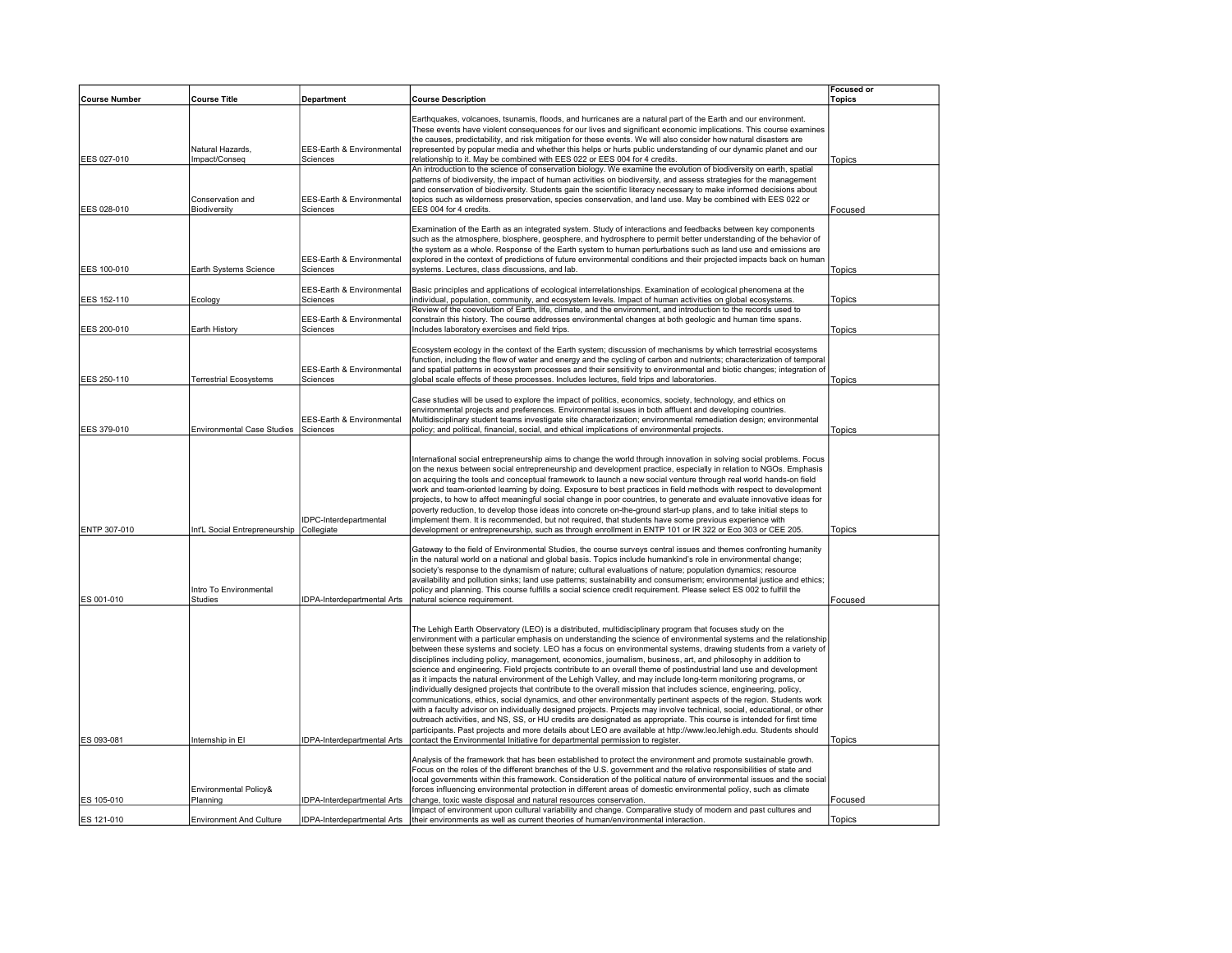|                            |                                    |                                                                          |                                                                                                                                                                                                                                                                                                                                                                                                                                                                                                                                                                                                                                                                                                                                                                                                                                                                                                                               | <b>Focused or</b>              |
|----------------------------|------------------------------------|--------------------------------------------------------------------------|-------------------------------------------------------------------------------------------------------------------------------------------------------------------------------------------------------------------------------------------------------------------------------------------------------------------------------------------------------------------------------------------------------------------------------------------------------------------------------------------------------------------------------------------------------------------------------------------------------------------------------------------------------------------------------------------------------------------------------------------------------------------------------------------------------------------------------------------------------------------------------------------------------------------------------|--------------------------------|
| <b>Course Number</b>       | <b>Course Title</b>                | Department                                                               | <b>Course Description</b>                                                                                                                                                                                                                                                                                                                                                                                                                                                                                                                                                                                                                                                                                                                                                                                                                                                                                                     | <b>Topics</b>                  |
| ES 123-010                 | Sustainability In Action I         | IDPA-Interdepartmental Arts                                              | First half of a year-long experiential learning program for students to engage with sustainability in both general<br>theory and applied practices. Students will learn the political, economic and social effects of changing earth<br>systems through a global, national and local lens. Students will explore the multitude of challenges posed by<br>increasing natural resource consumption, inequitable distribution of wealth and rapid uneven globalization. Most<br>importantly, students will engage the Lehigh community and broader community in developing and implementing<br>practical solutions to creating a more sustainable and just world. Offered in coordination with the Campus Eco-Reps<br>program. Instructor permission required.                                                                                                                                                                   | Focused                        |
|                            |                                    |                                                                          |                                                                                                                                                                                                                                                                                                                                                                                                                                                                                                                                                                                                                                                                                                                                                                                                                                                                                                                               |                                |
| ES 124-010                 | Sustainability In Action II        | <b>IDPA-Interdepartmental Arts</b>                                       | Continuation of ES 123 Sustainability in Action I; second half of a year-long experiential learning program for<br>students to engage with sustainability in both general theory and applied practices. Students will learn the political,<br>economic and social effects of changing earth systems through a global, national and local lens. Students will<br>explore the multitude of challenges posed by increasing natural resource consumption, inequitable distribution of<br>wealth and rapid uneven globalization. Most importantly, students will engage the Lehigh community and broader<br>community in developing and implementing practical solutions to creating a more sustainable and just world.<br>Students in ES 124 expand the scope and scale of sustainability projects and activities piloted in ES 123. Offered ii<br>coordination with the Campus Eco-Reps program. Instructor permission required. | Focused                        |
|                            | Environmt, Public&Mass             |                                                                          | Extensive exploration of local, national and international environmental problems and their social, political and<br>economic impacts. Analysis of mass media coverage of complex environmental issues and the media's effects on<br>public opinion and government environmental policies. Examination of environmental journalism principles and                                                                                                                                                                                                                                                                                                                                                                                                                                                                                                                                                                             |                                |
| ES 125-010                 | Media                              | <b>IDPA-Interdepartmental Arts</b>                                       | practices in the United States and around the world.                                                                                                                                                                                                                                                                                                                                                                                                                                                                                                                                                                                                                                                                                                                                                                                                                                                                          | Topics                         |
| ES 131-090                 | Internship                         | DPA-Interdepartmental Arts                                               | Practical experience in the application of environmental studies for both on- and off-campus organizations. is<br>designed to provide credit for supervised experiential learning experiences. Consent of program director required.<br>Leadership and coordination of Sustainability in Action projects and activities for students in ES 123. Experienced<br>students who have completed the year-long Sustainability in Action sequence (ES 123 and ES 124) continue in                                                                                                                                                                                                                                                                                                                                                                                                                                                    | <b>Topics</b>                  |
|                            |                                    |                                                                          | course coordination role. Offered in coordination with the Campus Eco-Reps Program. Consent of instructor                                                                                                                                                                                                                                                                                                                                                                                                                                                                                                                                                                                                                                                                                                                                                                                                                     |                                |
| ES 223-010                 | Adv Sustainability In Action I     | IDPA-Interdepartmental Arts                                              | required.                                                                                                                                                                                                                                                                                                                                                                                                                                                                                                                                                                                                                                                                                                                                                                                                                                                                                                                     | Focused                        |
| ES 224-010                 | Advsustainability In Action II     | IDPA-Interdepartmental Arts                                              | Continuation of ES 223. Leadership and coordination of Sustainability in Action projects and activities for students<br>in ES 124. Experienced students who have completed the year-long Sustainability in Action sequence (ES 123 and<br>ES 124) continue in course coordination role. Offered in coordination with the Campus Eco-Reps Program. Consent<br>of instructor required.                                                                                                                                                                                                                                                                                                                                                                                                                                                                                                                                          | Focused                        |
|                            | American Environmental             |                                                                          | Relationship between Americans and their natural environment from the colonial period to the present: impact of<br>European settlement, attributes toward wilderness, role of technological development, rise of preservation and                                                                                                                                                                                                                                                                                                                                                                                                                                                                                                                                                                                                                                                                                             |                                |
| ES 315-011                 | History                            |                                                                          | IDPA-Interdepartmental Arts conservation movements, establishment of national parks, recent environmental protection legislation.                                                                                                                                                                                                                                                                                                                                                                                                                                                                                                                                                                                                                                                                                                                                                                                             | Topics                         |
| ES 333-010                 | Intl Environmental Law&<br>Policy  | <b>IDPA-Interdepartmental Arts</b>                                       | This course examines the basic international legal setting for the protection and management of the global<br>environment. It examines how international law concerning nature is made and applied, the role of international<br>environmental regimes or institutions, enforcement strategies, and compliance mechanisms. Emphasis will be<br>placed on a review of various regulatory regimes for the protection of the global commons, including the history and<br>legal sources of the Global Climate Change Convention.                                                                                                                                                                                                                                                                                                                                                                                                 | Topics                         |
| GCP 001-010                | Intro to Global Studies            | IDPA-Interdepartmental Arts                                              | MTVInternational. Islam. Yao. The UN. Global warming. Terrorism. McDonald's. Almost every aspect of human<br>existence has been touched in some way by the dynamic of globalization. The historical and continuing integration<br>of peoples, cultures, markets and nations, globalization may become the defining characteristic of the 21st Century.<br>It has been a Janus-like force of two faces, with advantages and disadvantages, surfeit and suffering. In this<br>emphatically interdisciplinary course, the foundation class for the Global Studies major and intended for freshmen<br>and sophomores, students will be introduced to a variety of historical, critical and analytical perspectives, methods<br>and vocabularies for continued study of globalization and social change.                                                                                                                           | <b>Topics</b>                  |
| GCP 002-010                | Intro To Environmental<br>Science  | <b>IDPA-Interdepartmental Arts</b>                                       | Focuses on natural and human-induced drivers and consequences of environmental change. Exploring options for<br>mitigating and adapting to environmental change in ecosystems, physical and social systems, we will examine such<br>topics as biogeochemical cycles, population pressure, ecosystem diversity, productivity and food security, energy,<br>water resources, climate change, pollution, ozone, urban issues and sustainability. Stresses interactions and<br>interrelationships, using a series of case studies.                                                                                                                                                                                                                                                                                                                                                                                                | Focused                        |
|                            | Global Religion, Global            |                                                                          | Introduction to philosophical and religious modes of moral thinking, with attention given to ethical issues as they<br>arise cross-culturally in and through religious traditions. The course will reference the United Nations Millennium<br>Goals to consider family life and the role of women, social justice, the environment, and ethical ideals. Particular<br>focus varies but may include one or more of the following: abortion and reproductive health, the death penalty,<br>religiously motivated violence, and problems of personal disorder (heavy drinking, anorexia, vengeance). A Global                                                                                                                                                                                                                                                                                                                    |                                |
| GCP 003-010<br>GCP 285-010 | Ethics<br>The Citizen and the City | <b>IDPA-Interdepartmental Arts</b><br><b>IDPA-Interdepartmental Arts</b> | Citizenship course.<br>In this age of ubiquitous globalization, many political theorists have returned to the city to ask meaningful, relevant,<br>yet limited questions of politics and public life. This service-learning seminar will do the same, actively engaging<br>Bethlehem to explore the responsibilites, difficulties, and pleasures surrounding local citizenship. Course readings<br>examine urbanism, diversity, the built enviroment, and social justice--all in relation to the metropolitan landscape<br>that surrounds and sustains Lehigh University. All participants will complete 10-15 hours of service to Bethlehem.                                                                                                                                                                                                                                                                                 | <b>Topics</b><br><b>Topics</b> |
| GCP 320-010                | Global Marketing                   | <b>IDPA-Interdepartmental Arts</b>                                       | Anthropological approach to the forms and effects of global capitalism. Topics include the structure of contemporary<br>global capitalism, including the growth of multinational corporations, flexible corporate strategies, overseas<br>manufacturing, and global branding and marketing; the impact of global capitalism on the environment and on the<br>lives of people in "Third World" countries; consumer culture and the diversity of non-Western consumption<br>oractices: alternative capitalist systems, especially Asian capitalisms.                                                                                                                                                                                                                                                                                                                                                                            | <b>Topics</b>                  |
|                            |                                    |                                                                          |                                                                                                                                                                                                                                                                                                                                                                                                                                                                                                                                                                                                                                                                                                                                                                                                                                                                                                                               |                                |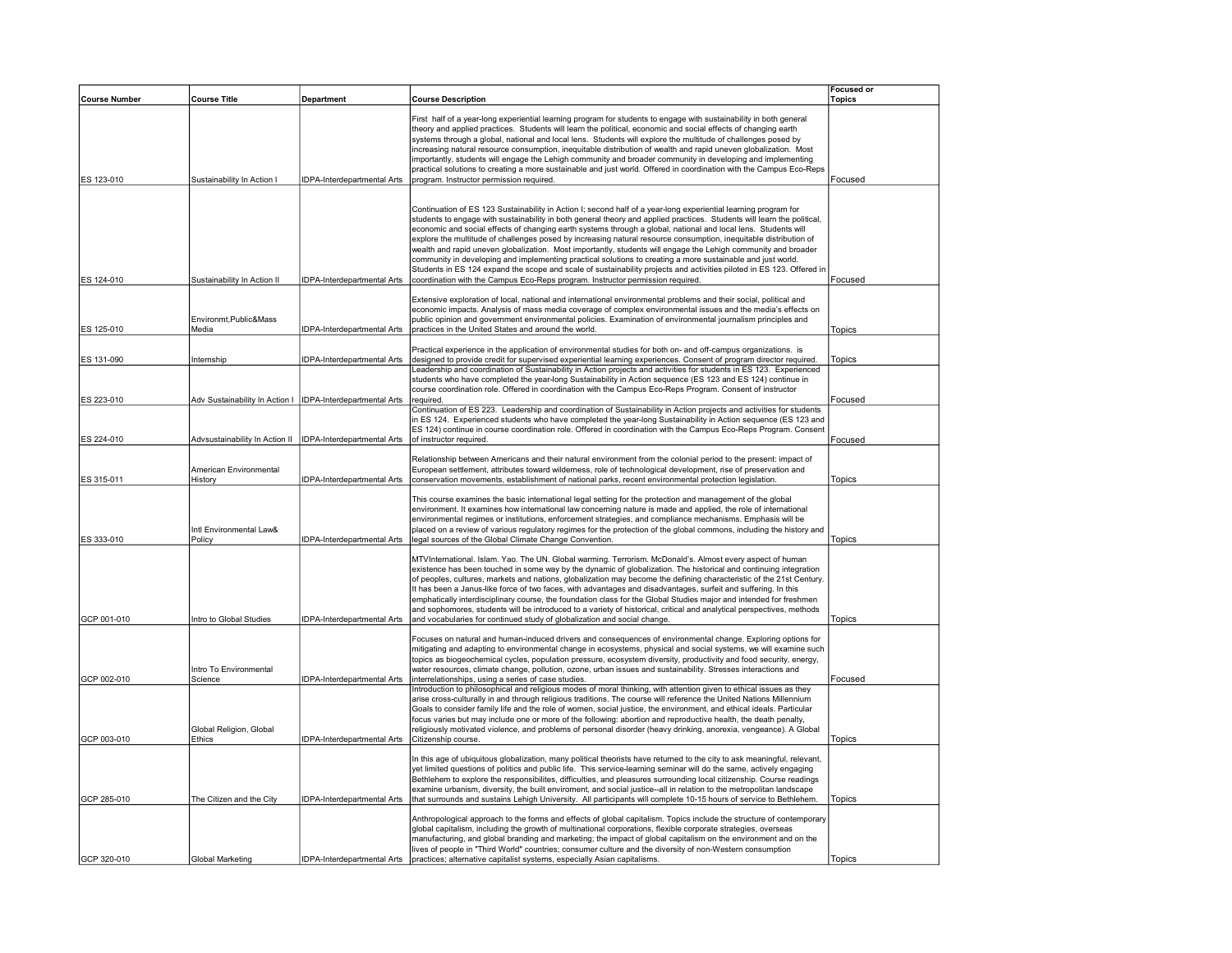|                      |                                                             |                             |                                                                                                                                                                                                                                                                                                                                                                                                                                                                                                                                                                                                                                                                                                                                   | <b>Focused or</b> |
|----------------------|-------------------------------------------------------------|-----------------------------|-----------------------------------------------------------------------------------------------------------------------------------------------------------------------------------------------------------------------------------------------------------------------------------------------------------------------------------------------------------------------------------------------------------------------------------------------------------------------------------------------------------------------------------------------------------------------------------------------------------------------------------------------------------------------------------------------------------------------------------|-------------------|
| <b>Course Number</b> | <b>Course Title</b>                                         | Department                  | <b>Course Description</b>                                                                                                                                                                                                                                                                                                                                                                                                                                                                                                                                                                                                                                                                                                         | <b>Topics</b>     |
| GS 101-010           | Histories Of Globalization                                  | IDPA-Interdepartmental Arts | Critical historical perspectives on current debates around "globalization" and the varied paths and responses to<br>modernity, using recent scholarship associated with the New Global History. The "Rise of the West" paradigm,<br>Industrial Revolution and modernization theory; creation of global financial markets, nation-building and New<br>Imperialism; Great Depression and World Wars as global historical events; postwar decolonization, Cold War and<br>emergence of North-South relations; impact of consumerism, movements for women's rights, ethnic nationalism and<br>religious fundamentalist movements in tradition-bound societies.                                                                        | Topics            |
|                      |                                                             |                             | This course closely examines the complex relationship between culture and globalization. The impact of                                                                                                                                                                                                                                                                                                                                                                                                                                                                                                                                                                                                                            |                   |
| GS 106-010           | Cultural<br>Studies&Globalization                           | IDPA-Interdepartmental Arts | globalization on local culture is an essential topic. But the interaction of globalization and culture is not a oneway<br>process. People around the world adapt globalization to their own uses, merging global cultural flows with local<br>practices in transformative ways. The course will study the interaction of local culture with globalizing forces;<br>immigration and culture; the localizing of mass culture; cultures of diasporic and migratory groups, and globalization<br>gender and identity.                                                                                                                                                                                                                 | Topics            |
|                      | Globalization And Devel                                     |                             | examines the challenges Africa presents to expectations of modernization and development. It poses these<br>questions: Have African societies been left behind by globalization, shut out from it, or do they reflect an<br>unexpected side of globalization processes? What is Africa's place in the neo-liberal world order? What role does<br>"African culture" play in generating or blocking social change? How can anthropology illuminate prospects for                                                                                                                                                                                                                                                                    |                   |
| GS 324-010           | Africa                                                      | IDPA-Interdepartmental Arts | change on what has long been regarded as the "dark continent"?                                                                                                                                                                                                                                                                                                                                                                                                                                                                                                                                                                                                                                                                    | Topics            |
| HIST 101-010         | Histories Of Globalization                                  | <b>HIST-History</b>         | Critical historical perspectives on current debates around "globalization" and the varied paths and responses to<br>modernity, using recent scholarship associated with the New Global History. The "Rise of the West" paradigm,<br>Industrial Revolution and modernization theory; creation of global financial markets, nationbuilding and New<br>Imperialism; Great Depression and World Wars as global historical events; postwar decolonization, Cold War and<br>emergence of North-South relations; impact of consumerism, movements for women's rights, ethnic nationalism and<br>religious fundamentalist movements in traditionbound societies.                                                                          | <b>Topics</b>     |
|                      |                                                             |                             | Surveys the social, cultural, and political role of sports in America since the Civil War. By addressing the<br>development of sports and its relationship with race, class, ethnicity, gender, the media, popular culture, and                                                                                                                                                                                                                                                                                                                                                                                                                                                                                                   |                   |
| HIST 105-010         | Sports In Modern America                                    | <b>HIST-History</b>         | government, this class will examine the impact of sports in making the America and Americans of the 20th century.                                                                                                                                                                                                                                                                                                                                                                                                                                                                                                                                                                                                                 | Topics            |
| HIST 315-011         | American Environmental<br>History                           | HIST-History                | Relationship between Americans and their natural environment from the colonial period to the present: impact of<br>European settlement, attitudes toward wilderness, role of technological development, rise of preservation and<br>conservation movements, establishment of national parks, recent environmental protection legislation.                                                                                                                                                                                                                                                                                                                                                                                         | Topics            |
| HMS 322-010          | Global Health Issues                                        | IDPA-Interdepartmental Arts | Examines the sociological dimensions of health, illness, and healing as they appear in different parts of the world.<br>Focuses on patterns of disease and mortality around the world, with special emphasis on major epidemics such as<br>HIV/AIDS, and malaria; the relative importance of 'traditional' and 'modern' beliefs and practices with regard to<br>disease and treatment in different societies; the organization of national health care systems in different countries;<br>and the role of international organizations and social movements in promoting health.                                                                                                                                                   | Topics            |
| HMS 354-010          | U.S. Health Care Politics                                   | IDPA-Interdepartmental Arts | Explores a range of health care programs and policies and their impacts on American society. Topics include the<br>development of the U.S. approach to health care; public sector plans (Medicare and Medicaid); the role of managed<br>care; the employer-sponsored system; the situation of the medically uninsured; the health care vested interests and<br>lobbyists; movements for national health care; and options for change.<br>Introduction to the major principles, concepts, and theories of international relations, along with a historical                                                                                                                                                                         | <b>Topics</b>     |
|                      |                                                             |                             | background focusing on the 19th and 20th centuries. Topics to be covered include the nature of power, balance of<br>power theories, national interest, decision-making in foreign policy, theories of war and expansion, patterns of                                                                                                                                                                                                                                                                                                                                                                                                                                                                                              |                   |
| IR 010-010           | Introduction To World Politics   IR-International Relations |                             | Cooperation, and international political economy.                                                                                                                                                                                                                                                                                                                                                                                                                                                                                                                                                                                                                                                                                 | Topics            |
| IR 105-010           | Theories Of Intl Relations                                  | IR-International Relations  | The role of theory in historical explanation, prediction, and policy. Issues of theory design and testing. Important<br>theoretical approaches to international relations, including Realism; the Democratic Peace; the domestic politics of<br>foreign policy; history and mythmaking; psychological explanations.<br>Principles governing the interaction between the economic and political components of international phenomena.                                                                                                                                                                                                                                                                                             | Topics            |
|                      |                                                             |                             | Political aspects of trade, investment, and global economic order. Political underpinnings of international economic<br>relations. Domestic and international political consequences of economic policy and international economic                                                                                                                                                                                                                                                                                                                                                                                                                                                                                                |                   |
| IR 125-010           | INT'L POLITICAL ECONOMY   IR-International Relations        |                             | relations.                                                                                                                                                                                                                                                                                                                                                                                                                                                                                                                                                                                                                                                                                                                        | Topics            |
|                      |                                                             |                             | The ideal of nationalism exerts a powerful pull on almost all people everywhere. This course investigates the<br>sources, spread, and possible future decline of nationalism and national identity, the manipulation of nationalist<br>feelings for political purposes, and the sources of national and ethnic conflict. We will also consider proposals for<br>managing ethnic conflicts and their records of success (or failure). We will study recent and current cases, such as<br>the Israeli-Palestinian conflict, ethnic relations in Iraq and Afghanistan, the Balkans, or others as current events<br>demand. Prospects for the futures of nationalism, ethnic conflict, and ethnic conflict management. Simulations of |                   |
| IR 132-010           | Nationalism & Ethnic Conflict   IR-International Relations  |                             | decision-making of groups involved in ethnic conflicts.                                                                                                                                                                                                                                                                                                                                                                                                                                                                                                                                                                                                                                                                           | <b>Topics</b>     |
| IR 142-010           | <b>International Law</b>                                    | IR-International Relations  | This course deals with the nature and sources of international law and the major theoretical and historical<br>developments that have created the legal system of states as it now stands. Topics include: armed conflict,<br>international trade, human rights and international environmental law.                                                                                                                                                                                                                                                                                                                                                                                                                              | Topics            |
|                      |                                                             |                             | International social entrepreneurship aims to change the world through innovation in solving social problems. Focus<br>on the nexus between social entrepreneurship and development practice, especially in relation to NGOs. Emphasis<br>on acquiring the tools to launch social ventures through field work and team-oriented learning by doing. Best<br>practices in field methods for development projects in poor countries. Developing innovative ideas for poverty<br>reduction into concrete on-ground start-up plans, and taking initial steps to implement and evaluate them.                                                                                                                                           |                   |
| IR 307-010           | Int'L Social Entrepreneurship   IR-International Relations  |                             | Instructor(s) permission. Does not meet the advanced seminar core requirement.                                                                                                                                                                                                                                                                                                                                                                                                                                                                                                                                                                                                                                                    | Topics            |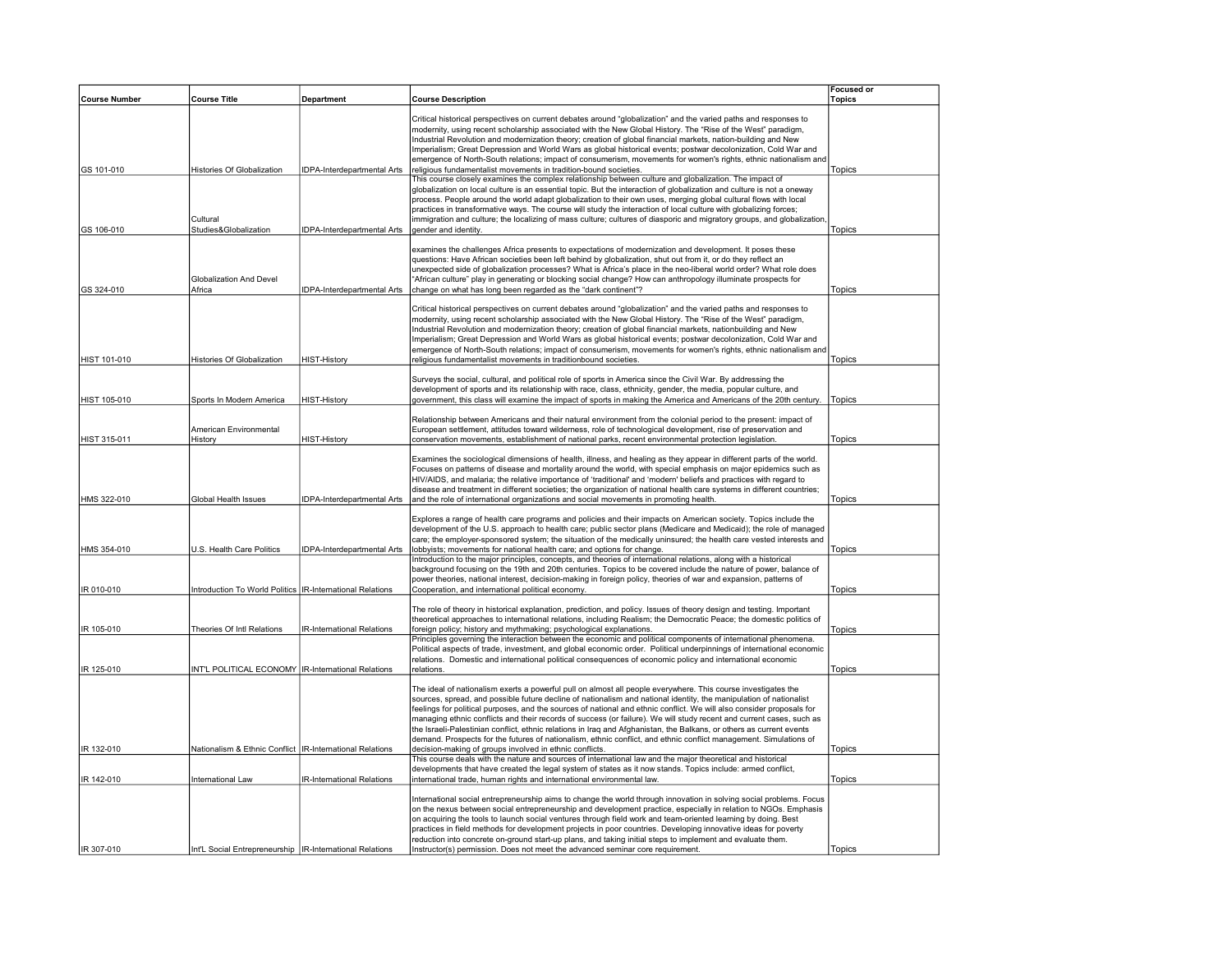|                      |                                                       |                                                             |                                                                                                                                                                                                                                                                                                                                                                                                                                                                                                                                                                                                                                           | <b>Focused or</b> |
|----------------------|-------------------------------------------------------|-------------------------------------------------------------|-------------------------------------------------------------------------------------------------------------------------------------------------------------------------------------------------------------------------------------------------------------------------------------------------------------------------------------------------------------------------------------------------------------------------------------------------------------------------------------------------------------------------------------------------------------------------------------------------------------------------------------------|-------------------|
| <b>Course Number</b> | <b>Course Title</b>                                   | <b>Department</b>                                           | <b>Course Description</b>                                                                                                                                                                                                                                                                                                                                                                                                                                                                                                                                                                                                                 | <b>Topics</b>     |
| IR 345-010           | Democratization                                       | <b>IR-International Relations</b>                           | Interdisciplinary analysis of international and transnational influences on regime transitions. Addresses the role of<br>war, trade, colonial legacies, waves of democratization, socializations, demonstration effects, and international law;<br>the policies of the United States, EU, OAS, UN, World Bank, and NGOs; and the efficacy of different instruments of<br>democracy promotion. Consent of department required.                                                                                                                                                                                                             | Topics            |
| JOUR 101-010         | Media, Sports & Society                               | JOUR-Journalism and<br>Communication                        | Analysis of social, political and economic implications of media sports coverage; emphasis placed on media<br>coverage of events of international scope, such as the World Cup, World Series and the Olympics; special attention<br>paid to the role of the sports press in coverage of issues such as AIDS, racism, sexism, drug use and terrorism.                                                                                                                                                                                                                                                                                      | <b>Topics</b>     |
| JOUR 125-010         | Environmt, Public&Mass<br>Media                       | JOUR-Journalism and<br>Communication                        | Extensive exploration of local, national and international environmental problems and their social, political and<br>economic impacts. Analysis of mass media coverage of complex environmental issues and the media's effects on<br>public opinion and government environmental policies. Examination of environmental journalism principles and<br>practices in the United States and around the world.                                                                                                                                                                                                                                 | Topics            |
| PHIL 008-010         | Intro:Ethics In Global Perspec PHIL-Philosophy        |                                                             | Examination of the moral perspectives of a variety of different ethical outlooks, including Euro-American, Hindu,<br>Buddhist, Confucian, African, and Islamic traditions, and of serious moral problems arising from globalization,<br>including the increasing gap between the rich so-called First World nations and the poor so-called Third World<br>nations, global environmental degradation, war and terrorism.                                                                                                                                                                                                                   | <b>Topics</b>     |
| POLS 105-010         | Environmental Policy&<br>Planning                     | POLS-Political Science                                      | Analysis of the framework that has been established to protect the environment and promote sustainable growth.<br>Focus on the roles of the different branches of the U.S. government and the relative responsibilities of state and<br>local governments within this framework. Consideration of the political nature of environmental issues and the social<br>forces influencing environmental protection in different areas of domestic environmental policy, such as climate<br>change, toxic waste disposal, and natural resources conservation.                                                                                    | Focused           |
| POLS 230-010         | Movements&Legacies Of<br>1960S                        | POLS-Political Science                                      | The lessons and legacies of 1960s social and political movements. Students examine civil rights, black power<br>movements, the New Left, campus protests, the Vietnam war and antiwar movement, the counterculture, women's<br>and ecology movements and assess their connection to democracy, today's world and their own lives.                                                                                                                                                                                                                                                                                                         | Topics            |
| POLS 240-010         | Law & Order: Crime &<br>Punishmnt                     | POLS-Political Science                                      | This course explores the legal and political consequences of various theories of crime, punishment and social<br>control in the United States. Topics include policing, racial profiling, trial court proceedings and the administration of<br>justice, growing incarceration rates and the prison industry, capital punishment, the jury system, and the nature of<br>legal obligation.                                                                                                                                                                                                                                                  | <b>Topics</b>     |
| POLS 307-010         | Politics Of Mental Health Pol. POLS-Political Science |                                                             | What is normal behavior, and how do we come to understand mental illness? How do the resulting policies, to<br>address mental health, impact society? This course is designed to facilitate thoughtful discourse on the various<br>ways in which society regulates access to opportunities, facilitates integration or alienation, and constructs the<br>social world.                                                                                                                                                                                                                                                                    | Topics            |
| POLS 340-010         | Domination                                            | POLS-Political Science                                      | Is hierarchy in human societies inevitable? How do we make sense of justice and equality if domination is an<br>inescapable aspect of the social world? Our consideration of these questions will draw on a wide range of<br>literatures including primatology, political philosophy, anthropology, and gender studies. We will also use non-<br>academic sources such as films and novels to explore the world of domination and resistance.                                                                                                                                                                                             | Topics            |
| POLS 354-010         | U.S. Health Care Politics                             | POLS-Political Science                                      | Health care programs, policies, and their impact on American society. Topics include approaches to health care;<br>public sector plans (Medicare and Medicaid); managed care; the employer-sponsored system; medically uninsured;<br>vested interests and lobbyists; movements for national health care; and options for change.                                                                                                                                                                                                                                                                                                          | Topics            |
| SDEV 010-011         | Challenges Of Sustnble<br>Dvlpmnt                     | DPA-Interdepartmental Arts                                  | History and principles of sustainable development, including their application to projects in both rich and poor<br>countries. Survey of current environmental, social and economic challenges to sustainable development.<br>Philosophy and ethics of external intervention for poverty alleviation and green development, especially in poor<br>societies. Integrated approaches to sustainable development practice, including the inter-relationship of the health<br>sciences, natural sciences, social sciences and management.                                                                                                     | Focused           |
| SDEV 201-010         | Sustnble Dvlpmnt Solutions I                          | IDPA-Interdepartmental Arts                                 | Projects practicum in which cross-disciplinary teams of 5-6 students focus on understanding the context of a<br>particular NGO amidst the broader social, economic, and scientific challenges to sustainable development. Analytic<br>techniques for designing, implementing and evaluating projects. Nuts and bolts of development practice. Teams<br>work on needs assessment related to their NGO's proposed goals and devise innovative solutions for implementing<br>development projects. On-the-ground field experience, whether international or domestic, is required. fee may<br>apply. Oral presentations and written reports. | Focused           |
| SDEV 202-010         |                                                       | Sustnble Dvlpmnt Solutions II   IDPA-Interdepartmental Arts | Continuation and extension of projects begun in SDEV 201. Refine implementation strategies and develop project<br>evaluation protocol. Oral presentations and written reports                                                                                                                                                                                                                                                                                                                                                                                                                                                             | Focused           |
| SDEV 203-010         | Research In Sustainable Dev                           | IDPA-Interdepartmental Arts                                 | Students will work on sustainable development research projects not involving field work. Consent of instructor<br>required.                                                                                                                                                                                                                                                                                                                                                                                                                                                                                                              | Focused           |
| SDEV 372-010         | Ind.Study:Sustainable Dev                             | <b>IDPA-Interdepartmental Arts</b>                          | Opportunity for students to pursue individual sutainabile development projects or continue work begin in SDEV<br>201/202. May not count towards minor's credit requirements. Consent of department required.                                                                                                                                                                                                                                                                                                                                                                                                                              | Focused           |
|                      | Intro To Sociology/Social                             | SOAN-Sociology and                                          | Patterns of social interaction, group behavior and attitudes provide a focus on the relationship of the individual to<br>society. Social structure and social change within the institutions of society provide a focus on the relationship of<br>society to the individual. The influences of social class, gender and race are explored at each level of analyses.                                                                                                                                                                                                                                                                      |                   |
| SOC 001-119          | Psvc                                                  | Anthropology                                                | Theories, methods and research results provide micro and macro models for understanding society.                                                                                                                                                                                                                                                                                                                                                                                                                                                                                                                                          | Topics            |